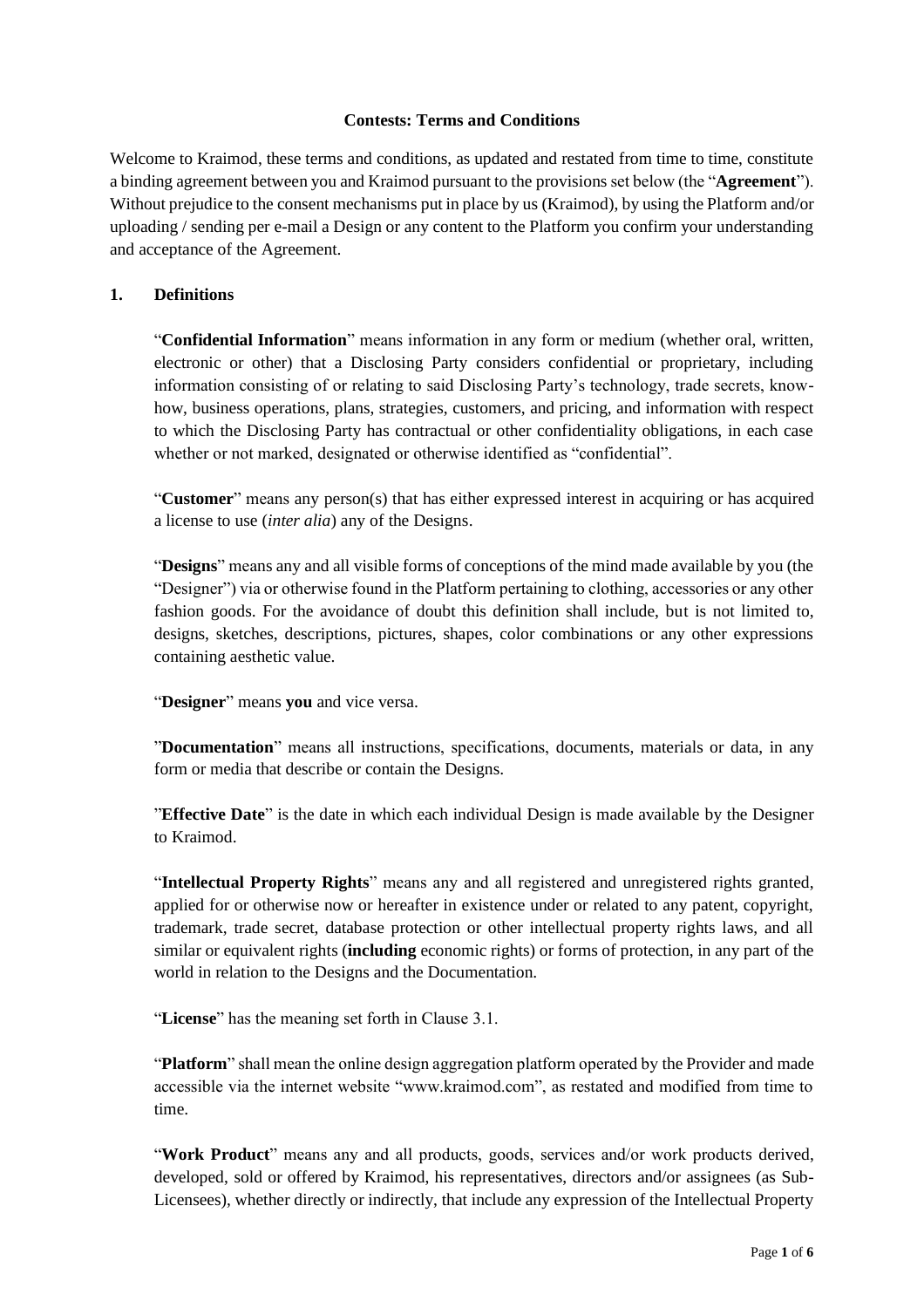Rights, Designs or/and Documentation in any form whatsoever or derive *inter alia* from the use of the Intellectual Property Rights, Designs or/and Documentation under the License.

Further terms are defined throughout this Agreement. The use of a term in singular implies its plural form and vice versa. Non-capitalized terms shall not have the meaning set forth under this or the respective Clause.

## **2. Subject Matter**

- 2.1 The Designer hereby makes the Designs uploaded to the Platform available to Kraimod for the fulfillment of the Subject Matter of this Agreement.
- 2.2 Subject to the terms of this Agreement, Kraimod may at its own discretion sub-license any Design, as made available by the Designer, to a Customer on an "as-is" and "as-available" under a license agreement ("**Customer Agreement**"). For the avoidance of doubt, Kraimod is not obliged to promote or otherwise endorse the Designs and does not warrant the conclusion any number of Customer Agreements related to the Designs.
- 2.3 Following conclusion of a Customer Agreement, the Designer shall be eligible to receive compensation pursuant to Clause 4 (Compensation). For the avoidance of doubt, no other economic rights arise for the Designer and no other payment obligations are imposed on Kraimod with regard to or in connection with this Agreement.
- 2.4 Both Parties enter into and execute this Agreement as independent professionals with no contractual ties to the other Party whatsoever other that this Agreement. Nothing in this Agreement is intended to or shall operate to create a partnership, joint-venture or employment relationship between the Parties, or authorize either Party to act as agent for the other, and neither party shall have the authority to act in the name or on behalf of or otherwise to bind the other in any way (including, but not limited to, the making of any representation or warranty, the assumption of any obligation or liability and the exercise of any right or power).

#### **3. Scope of License & Proprietary Rights**

- 3.1. The Designer (as **Licensor**) hereby grants Kraimod, its directors, representatives and assignees (jointly and individually as **Licensee**) the right and license to use, modify, have modified, copy, display, disclose, derive works from, publish, and exploit the Intellectual Property Rights, the Designs and the Documentation, on an irrevocable, royalty-free, exclusive, transferrable and licensable basis without territorial or further limitations (hereinafter "**License**"). The License is granted by the Designer without limitations to the fullest extent permissible by law and for the purpose of carrying out this Agreement.
- 3.2. The Licensor acknowledges and agrees that the Licensee shall acquire and own any and all intellectual property rights (including economic rights) to, or in, the Work Product, including but not limited to related patents, trademarks, trade secrets, designs, trade names and/or any expression of work, whether registered or unregistered.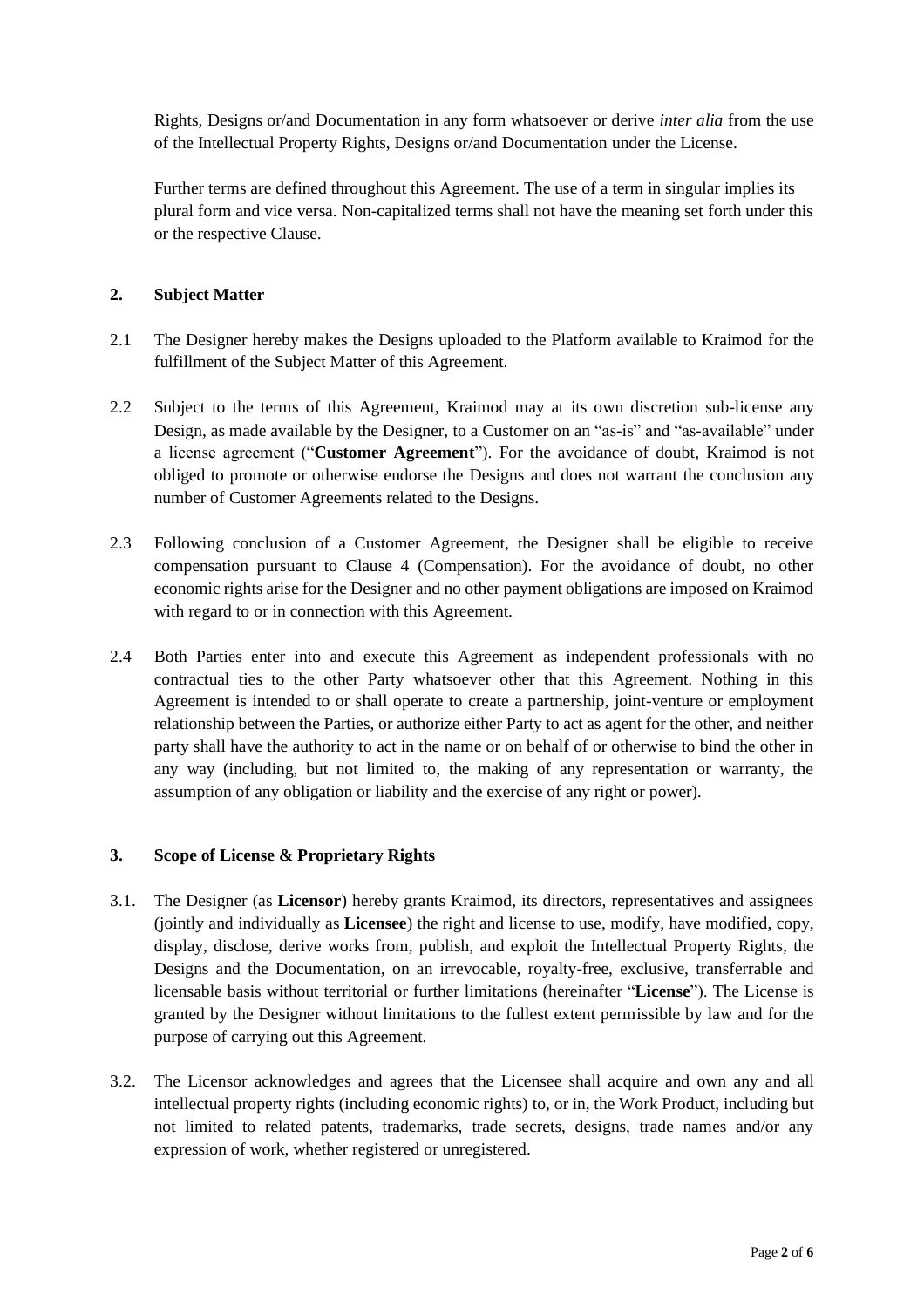3.3. Without prejudice to Clause 3.1, the Licensee does not acquire the ownership of the Intellectual Property Rights, the Designs or Documentation as a result of this Agreement.

# **4. Compensation**

- 4.1 Upon the conclusion of a Customer Agreement and subject to the due and timely fulfillment of its obligations under this Agreement, the Designer shall be entitled to receive compensation in the form of a winning certificate (digital or physical) to each individual Design licensed under of the said Customer Agreement, as restated or modified from time to time ("**Compensation**"). The certificate is due to be issued within thirty (30) days following the reception of the corresponding approval from the Customer.
- 4.2 The Compensation constitutes the sole and exclusive right, remedy and/or claim of any nature whatsoever available to the Designer with regard to the License and under any Customer Agreement as well as under this Agreement.

### **5. Representations and Warranties**

- 5.1. The Parties acknowledge that the Customer Agreements could be subject to foreseen and unforeseen modifications, cancellations, limitations and/or restatements imputable to any of its parties, an event of *force majeure,* or supervening impossibility in performance ("**Restatements**"). Should a Restatement arise, the Designer shall have no **(a)** recourse to obtain or withhold the Compensation, and/or **(b)** rights of any nature in connection with the Compensation.
- 5.2. The Designer warrants and represents that the Designs, Documentation and Intellectual Property **(a) are original and unique work products of his sole authorship**; (b) do no not infringe the intellectual property rights of any third party whether partly or in whole; and, (c) have not been previously licensed to, or can be claimed by, any third party.
- 5.3. The Designer warrants and represents not to:
	- (a) contest the validity, enforceability and/or integrity of the trademarks, patents, trade names or intellectual property rights *inter alia* arising from or in connection to the Work Product in any form before any authority, whether directly or indirectly; or,
	- (b) pursuant to Clause 3, license, sell, rent, lease, transfer, assign, distribute, display, disclose, or otherwise commercially exploit, or otherwise make the Intellectual Property Rights, Designs and/or Documentation available to any third party; or,
	- (a) engage in any conduct that would constitute infringement of this Agreement, or otherwise harm Kraimod.
- 5.4. Kraimod shall use all reasonable endeavors to prevent any unauthorized access to, or use of, the Design and/or the Documentation and, in the event of any such unauthorized access or use, promptly notify the Designer.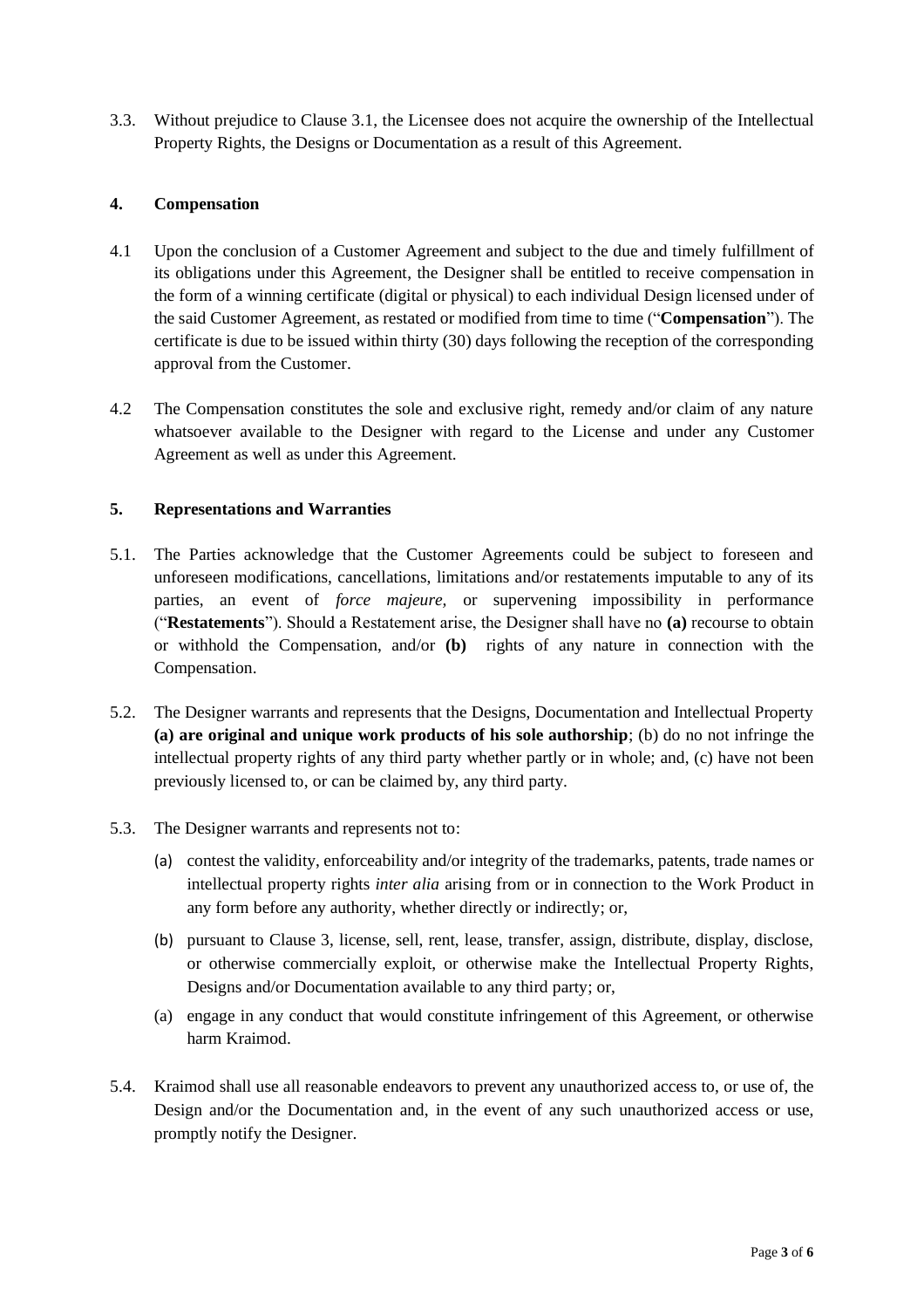- 5.5. Unless otherwise agreed, the Designer shall not solicit or contact, whether directly or indirectly, any Customer, established client or business partner of the Provider with a view to **(a)** inducing or encouraging such Customer, established client or business partner to discontinue or curtail any business relationship with the Provider; or **(b)** establishing any direct contractual or factual relation with such Customer, established client or business partner. It is agreed that no adequate remedy at law exists for the parties for violation of this Clause and that this Clause may be enforced by any equitable remedy, including specific performance and injunction, without limiting the right of the Provider to proceed at law to obtain such relief as may be available to it. This Clause 4.5 shall survive termination of this agreement, however arising.
- 5.6. The Customer warrants that it has and will maintain all necessary licenses, consents, and permissions necessary for the performance of its obligations under this agreement to the extent applicable.
- 5.7. Pursuant to Clause 2.4 (Independent Professionals), no Party shall have the right or authority to negotiate, conclude or execute any contract or legal document with any third person in the name of the other Party; to assume, create, or incur any liability of any kind, express or implied, against or in the name of any of the other Party; or to otherwise act as the representative of the other Party, unless expressly authorized in writing by the other Party.

### **6. Confidential Information & Data Protection**

- 6.1. Each Party may be given access to Confidential Information from the other Party in order to perform its obligations under this agreement. A Party's Confidential Information shall not be deemed to include information that:
	- a) is covered under the License pursuant to Clause 3 (Scope of License & Proprietary Rights).
	- b) is or becomes publicly known other than through any act or omission of the receiving Party;
	- c) is lawfully disclosed to the receiving party by a third party without restriction on disclosure;
	- d) is independently developed by the receiving party, which independent development can be shown by written evidence; or
	- e) is required to be disclosed by law, by any court of competent jurisdiction or by any regulatory or administrative body.
- 6.2. Each Party shall hold the other's Confidential Information in confidence and, unless required by law, not make the other's Confidential Information available to any third party, or use the other's Confidential Information for any purpose other than the implementation of this Agreement.
- 6.3. Each party shall take all reasonable steps to ensure that the other's Confidential Information to which it has access is not disclosed or distributed by its employees or agents in violation of the terms of this Agreement.
- 6.4. Neither Party shall be responsible for any loss, destruction, alteration or disclosure of Confidential Information caused by any third party.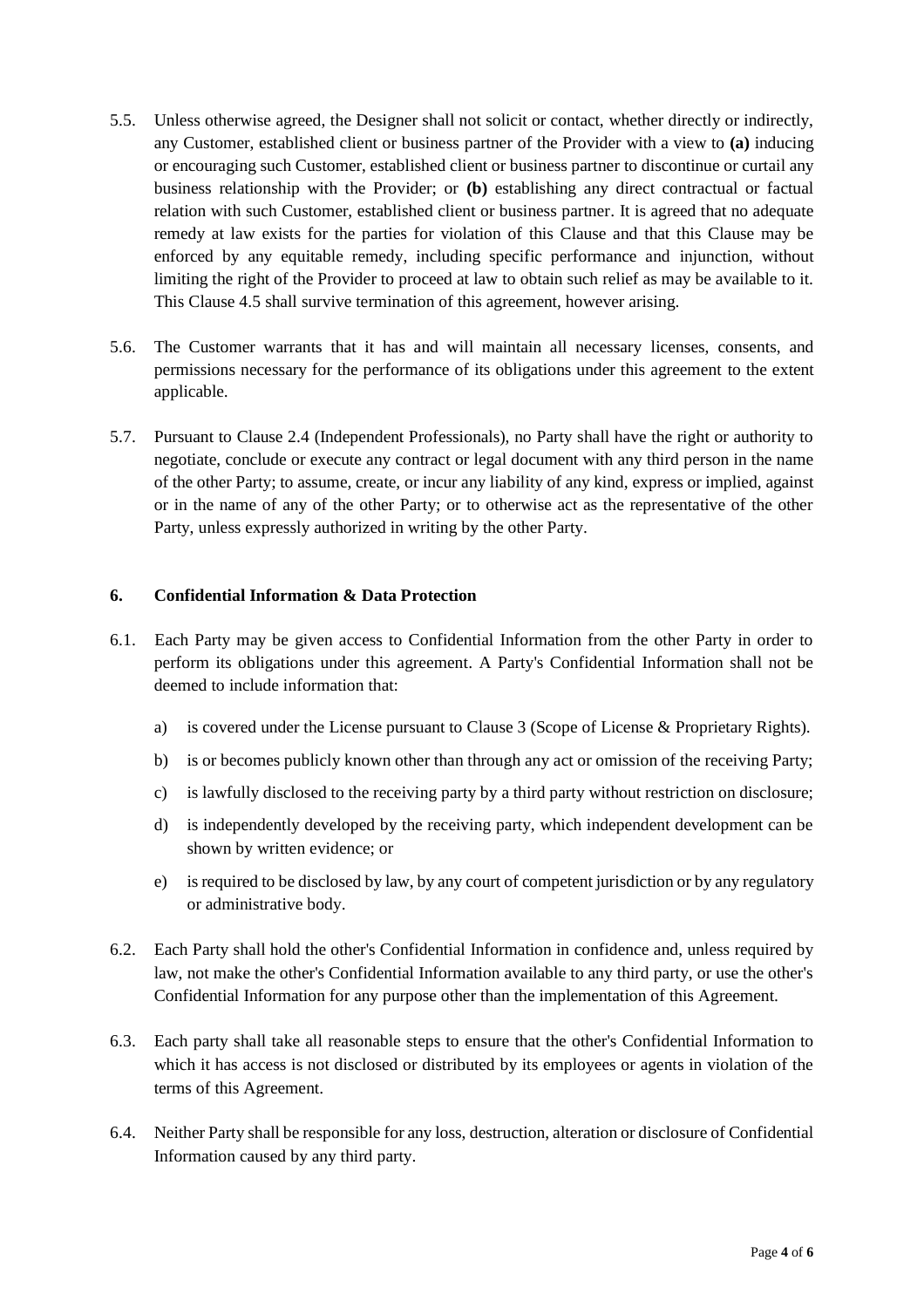- 6.5. The Customer acknowledges that details of the Services, and the results of any performance tests of the Services, constitute the Provider's Confidential Information.
- 6.6. This Clause 6 shall survive termination of this agreement, however arising. On termination of this agreement for any reason each party shall return and make no further use of any property, Documentation and other items (and all copies of them) belonging to the other party.
- 6.7. Unless otherwise agreed, no Party shall make, or permit any person to make, any public announcement concerning this agreement without the prior written consent of the other parties (such consent not to be unreasonably withheld or delayed), except as required by law, any governmental or regulatory authority (including, without limitation, any relevant securities exchange), any court or other authority of competent jurisdiction.

# **7. Liability**

- 7.1. The Designer shall defend, indemnify and hold harmless Kraimod, its employees, directors, officers, shareholders, agents and other related parties (individually and jointly as **Indemnitee**) against claims, actions, proceedings, losses, damages, expenses and costs (including without limitation court costs and reasonable legal fees) arising out of or connected with any actual or threatened lawsuit, claim, administrative or legal proceeding brought **by a Customer or a third party** against the Indemnitee, on the merits of
	- (a) an act of fraud or plagiarism pursuant to Clause 5.2 (Originality);
	- (b) the infringement of the intellectual property rights of a third party arising from or in connection with the Designs or Documentation, provided that; or,
	- (c) a breach of the Designer´s contractual obligations, including Clause 3.5 (License), under this Agreement.
- 7.2. In the defense or settlement of any claim and without prejudice to Clause 7.3, the Designer shall at its sole discretion procure the right for the Customer to continue using the Designs, replace or modify the Designs so that they become non-infringing.
- 7.3. The Parties contractual, tort and vicarious liability under this Agreement is governed by the applicable statutory provisions. Notwithstanding the foregoing, Kraimod's aggregated liability for any and all claims arising under this Agreement shall not exceed Compensation due and payable to the Designer at the time said claim(s) arise, as set forth in Clause 4 (Compensation).

#### **8. Term and Termination**

- 8.1. This Agreement shall commence on the Effective Date and shall remain in force and valid for an indefinite period.
- 8.2. Either Party may terminate this Agreement by written notice with immediate effect, insofar as no Customer Agreements are in force, in the event of a material breach of the Agreement by the other